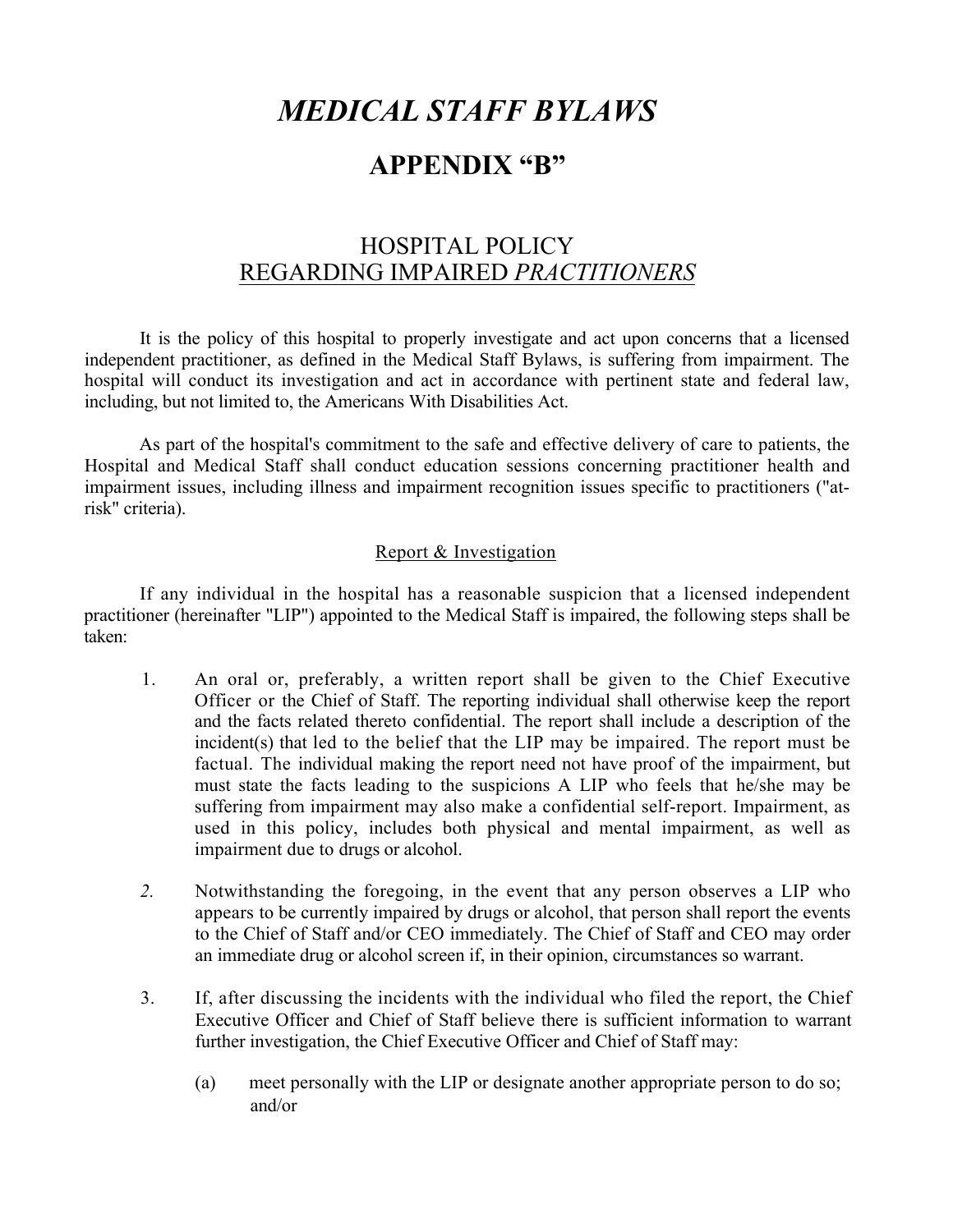- (b) direct in writing that an investigation be instituted and a report thereof be rendered by an ad hoc committee to be appointed by the MEC for this purpose. The MEC shall appoint an ad hoc committee of three (3) physicians to investigate the issue within five (5) days of receipt of the request
- 4. In performing all functions hereunder, the Chief Executive Officer and Chief of Staff shall be deemed authorized agents of the MEC and the ad hoc committee and shall enjoy all immunity and confidentiality protections afforded under state and federal law,
- 5. Following a written request to investigate, the ad hoc committee shall investigate the concerns raised and any and all incidents that led to the belief that the LIP may be impaired. The ad hoc committee's investigation may include, but is not limited to, any of the following:
	- (a) a review of any and all documents or other materials relevant to the investigation;
	- (b) interviews with any and all individuals involved in the incidents or who may have information relevant to the investigation, provided that any specific inquiries made regarding the LIP's health status are related to the performance of the LIP's clinical privileges and Medical Staff duties and are consistent with proper patient care or effective operation of the hospital.
	- (c) a requirement that the LIP undergo a complete medical examination as directed by the ad hoc committee, so long as the exam is related to the performance of the LIP's clinical privileges and Medical Staff duties and is consistent with proper patient care or the effective operation of the hospital;
	- (d) a requirement that the LIP take a drug test to determine if the LIP is currently using drugs illegally or abusing legal drugs.
- 6. The ad hoc committee shall meet informally with the LIP as part of its investigation. This meeting does not constitute a hearing under the due process provisions of the hospital's Medical Staff Bylaws or pertinent credentialing policy and is not part of a disciplinary action. At this meeting, the ad hoc committee may ask the LIP healthrelated questions so long as they are related to the performance of the LIP's clinical privileges and Medical Staff duties, and are consistent with proper' patient care and the effective operation of the hospital. In addition, the Committee may discuss with the LIP whether a reasonable accommodation is needed or could be made so that the LIP could competently and safely exercise his or her clinical privileges and the duties and responsibilities of Medical Staff appointment.
- 7.Based on all of the information it reviews as part of its investigation, the ad hoc committee shall determine:
	- (a) whether the LIP is impaired, or what other problem, if any, is affecting the LIP;
	- (b) whether the LIP would benefit from professional resources, such as counseling, medical treatment or rehabilitation services for purposes of diagnosis and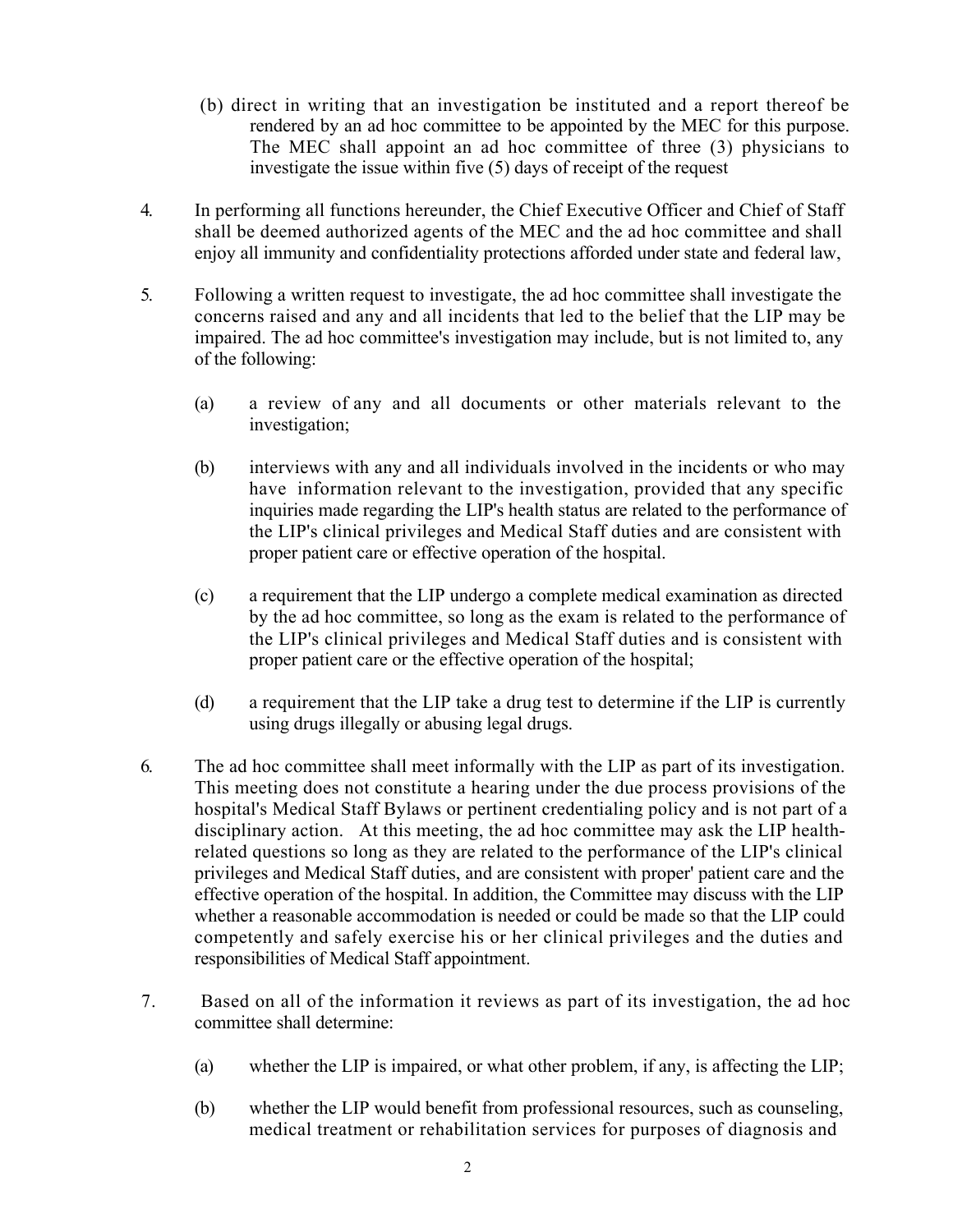treatment of the condition or concern, and if so, what services would be appropriate;

- (c) if the LIP is impaired, the nature of the impairment and whether' it is classified as a disability under the ADA;
- (d) if the LIP's impairment is a disability, whether a reasonable accommodation can be made for the LIP's impairment such that, with the reasonable accommodation, the LIP would be able to competently and safely perform his or her clinical privileges and the duties and responsibilities of Medical Staff appointment;
- (e) whether a reasonable accommodation would create an undue hardship upon the hospital, such that the reasonable accommodation would be excessively costly, extensive, substantial or disruptive, or would fundamentally alter the nature of the hospital's operations or the provision of patient care;
- (f) whether the impairment constitutes a "direct threat" to the health or safety of the LIP, patients, hospital employees, physicians or others within the hospital, A direct threat must involve a significant risk of substantial harm based upon medical analysis and/or other objective evidence. If the LIP appears to pose a direct threat because of a disability, the Committee must also determine whether it is possible to eliminate or reduce the risk to an acceptable level with a reasonable accommodation; and
- 8. If the investigation produces sufficient evidence that the *LIP* is impaired, the CEO shall meet personally with the LIP or designate another appropriate individual to do so. The LIP shall be told that the results of an investigation indicate that the LIP suffers from an impairment that affects his/her practice. The LIP should not be told who filed the report, and does not need to be told the specific incidents contained in the report.
- 9. If the ad hoc committee determines that there is a reasonable accommodation that can be made as described above, the Committee shall attempt to work out a voluntary agreement with the LIP, so long as that arrangement would neither constitute an undue hardship upon the hospital or create a direct threat, also as described above. The Chief Executive Officer and Chief of Staff shall be kept informed of attempts to work out a voluntary agreement between the Committee and the LIP, and shall approve any agreement before it becomes final and effective.
- 10. If the ad hoc committee determines that there is no reasonable accommodation that can be made as described above, or if the ad hoc committee cannot reach a voluntary agreement with the LIP, the ad hoc committee shall make a recommendation and report to the MEC, through the Chief of Staff, for appropriate corrective action pursuant to the Bylaws. If the MEC's action would provide the LIP with a right to a hearing as described in the hospital's Medical Staff Bylaws or credentialing policy, all action shall be taken in accordance with the Fair Hearing Plan, and strict adherence to all state and federal reporting requirements will be required The Chief Executive Officer shall promptly notify the LIP of the recommendation in writing, by certified mail, return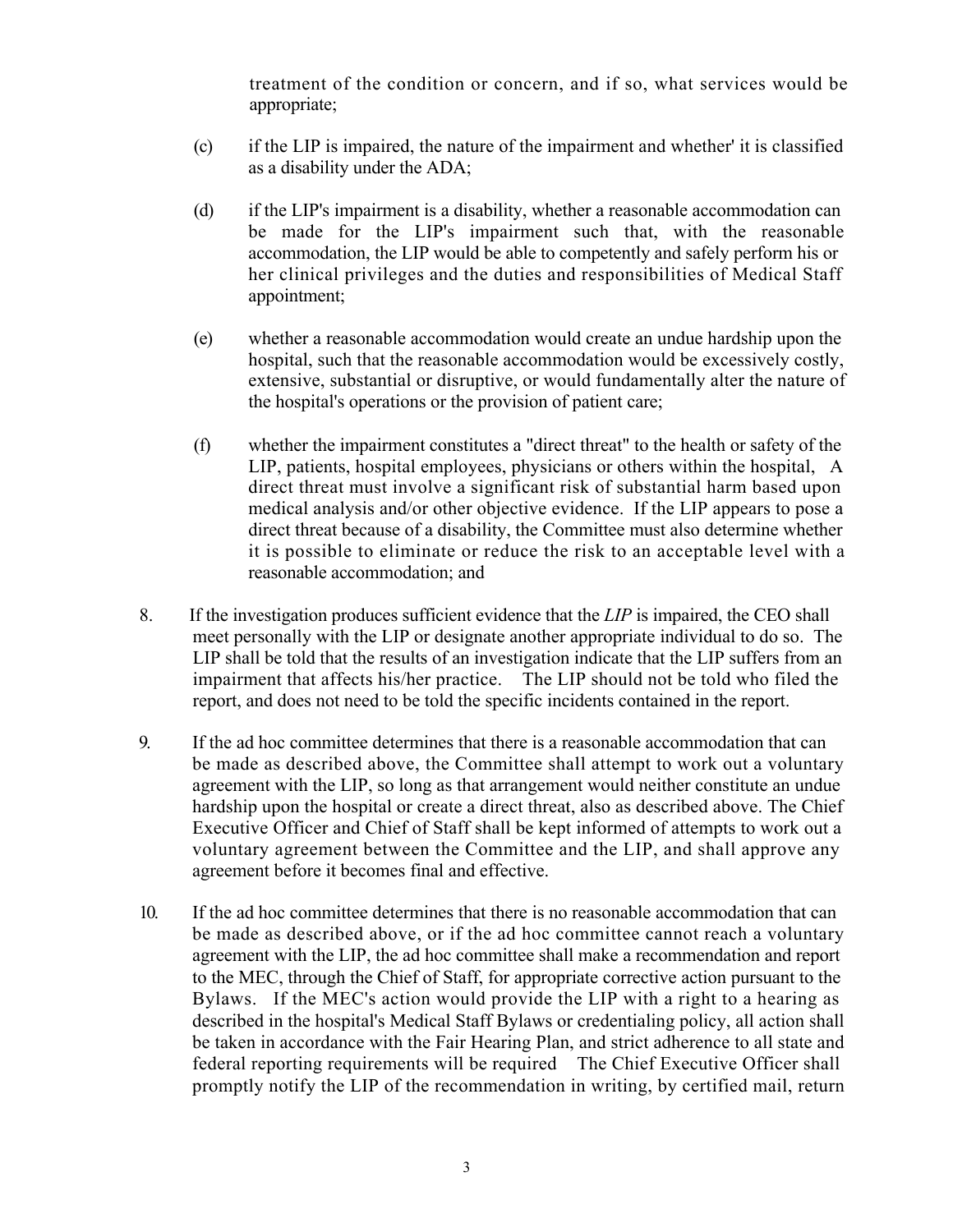receipt requested. The recommendation shall not be forwarded to the Board until the individual has exercised or has been deemed to have waived the right to a hearing as provided in the hospital's Medical Staff Bylaws or credentialing policy.

- 11. The original report and a description of the actions taken by the ad hoc committee shall be included in the LIP's confidential file. If the initial or follow-up investigation reveals that there is no merit to the report, the report shall be destroyed. If the initial or followup investigation reveals that there may be some merit to the report, but not enough to warrant immediate action, the report shall be included in a separate portion of the LIP's file and the LIP's activities and practice shall be monitored until it can be established that there is, or is not, an impairment problem
- 12. The Chief Executive Officer shall inform the individual who filed the report that follow-up action was taken, but shall not disclose confidential peer review information or specific actions implemented.
- 13. All parties shall maintain confidentiality of any LIP referred for assistance, except as limited by law, ethical obligation, or when safety of a patient is threatened. Throughout this process, all parties shall avoid speculation, conclusions, gossip, and any discussions of this matter with anyone outside those described in this policy.
- 14. In the event of any apparent or actual conflict between this policy and the bylaws, rules and regulations, or other policies of the hospital or its Medical Staff, including the due process sections of those bylaws and policies, the provisions of this policy shall control,
- 15. Nothing herein shall preclude commencement of corrective action, including summary suspension under the Medical Staff Bylaws, or termination of any contractual agreements between the Hospital and the LIP, including any employment agreement, in the event that the LIP's continued practice constitutes a threat to the health or safety of patients or any person.

# **Rehabilitation & Reinstatement Guidelines**

If it is determined that the LIP suffers from an impairment that could be reasonably accommodated through rehabilitation, the following are guidelines for rehabilitation and reinstatement:

- 1. Hospital and Medical Staff leadership shall assist the LIP in locating a suitable rehabilitation program, A LIP who may benefit from counseling or rehabilitative services, but who is not believed to be impaired in his ability to competently and safely perform his/her' clinical privileges or the duties of Medical Staff membership, may be referred for assistance while still actively practicing at the hospital. In cases where the LIP's ability is believed to be impaired, the LIP shall be allowed a leave of absence if necessary., A LIP who is determined to have an impairment which requires a leave of absence for rehabilitation shall not be reinstated until it is established, to the satisfaction of the ad hoc committee, the MEC and the Board, that the LIP has successfully completed a program in which the hospital has confidence.
- 2. Upon sufficient proof that a LIP who has been found to be suffering from an impairment has successfully completed a rehabilitation program that LIP may be considered for reinstatement to the Medical Staff.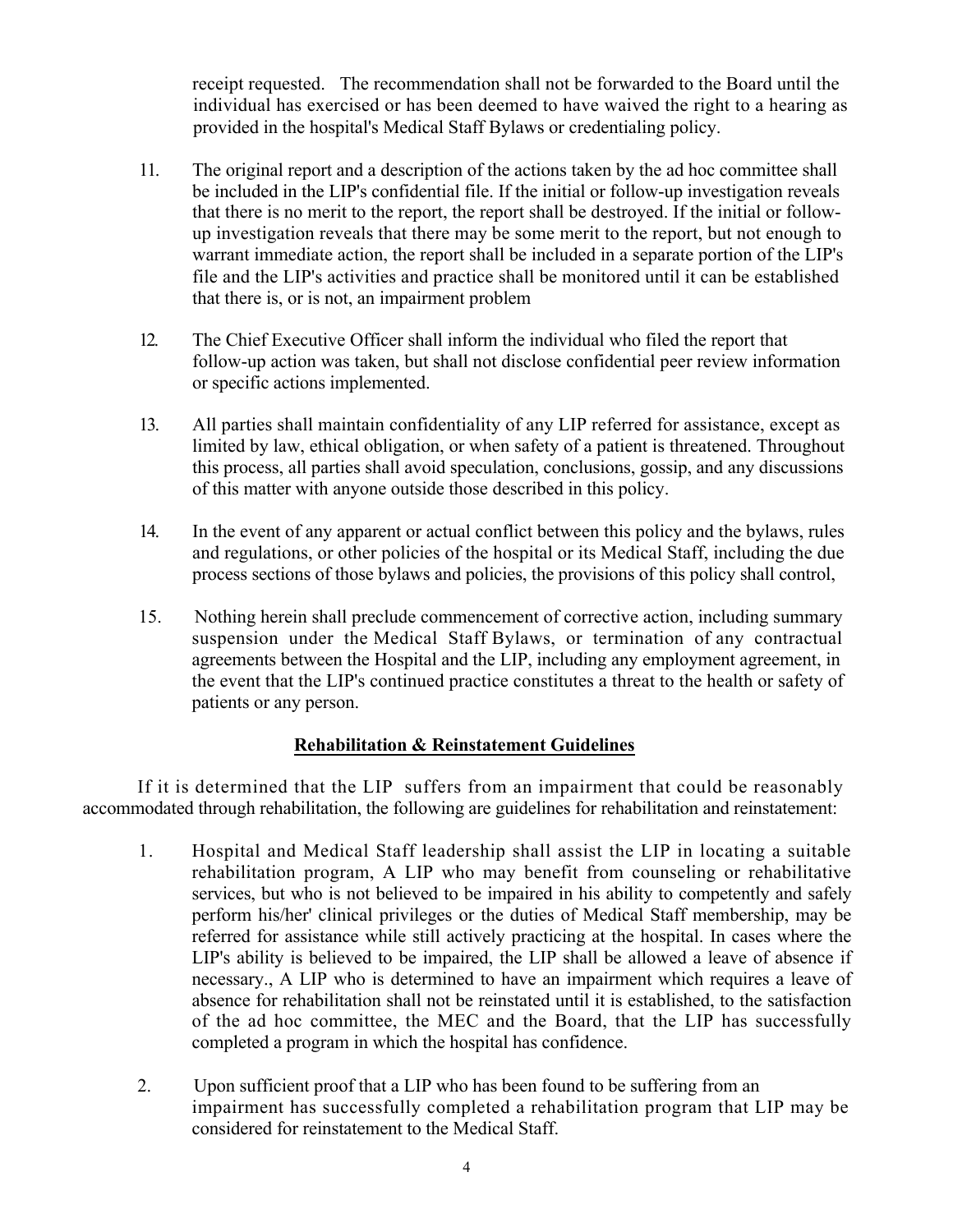- 3. In considering an impaired LIP for reinstatement, the hospital and Medical Staff leadership must consider patient care interests paramount.
- 4. The ad hoc committee must first obtain a letter from the physician director of the rehabilitation program where the LIP was treated. The LIP must authorize the release of this information. That letter shall state:
	- (a) whether the LIP is participating in the program;
	- (b) whether the LIP is in compliance with all of the terms of the program;
	- (c) whether the LIP attends AA meetings or other appropriate meetings regularly (if appropriate);
	- (d) to what extent the LIP's behavior and conduct are monitored;
	- (e) whether, in the opinion of the director, the LIP is rehabilitated;
	- (f) whether an after-care program has been recommended to the LIP and, if so, a description of the after-care program; and
	- (g) whether, in the director's opinion, the LIP is capable of resuming medical practice and providing continuous, competent care to patients.
- 5. The LIP must inform the ad hoc committee of the name and address of his or' her primary care physician, and must authorize that physician to provide the hospital with information regarding his or her condition and treatment. The ad hoc committee has the right to require an opinion from other physician consultants of its choice,
- 6. From the primary care physician the ad hoc committee needs to know the precise nature of the *LIP's* condition, and the course of treatment as well as the answers to the questions posed above in  $(4)(e)$  and  $(g)$ .
- 7. Assuming all of the information received indicates that the LIP is rehabilitated and capable of resuming care of patients; the ad hoc committee; MEC and the Board shall take the following additional precautions when restoring clinical privileges:
	- (a) the LIP must identify a another LIP who is willing to assume responsibility for the care of his or her patients in the event of his or her inability or unavailability;
	- (b) the LIP shall be required to obtain periodic reports for the ad hoc committee from his or her primary physician-for a period of time specified by the Chief Executive Officer-stating that the LIP is continuing treatment or therapy, as appropriate, and that his or her ability to treat and care for patients in the hospital is not impaired;
- 8. The LIP's exercise of clinical privileges in the hospital shall be monitored by the department chairperson or by a physician appointed by the department chairperson.